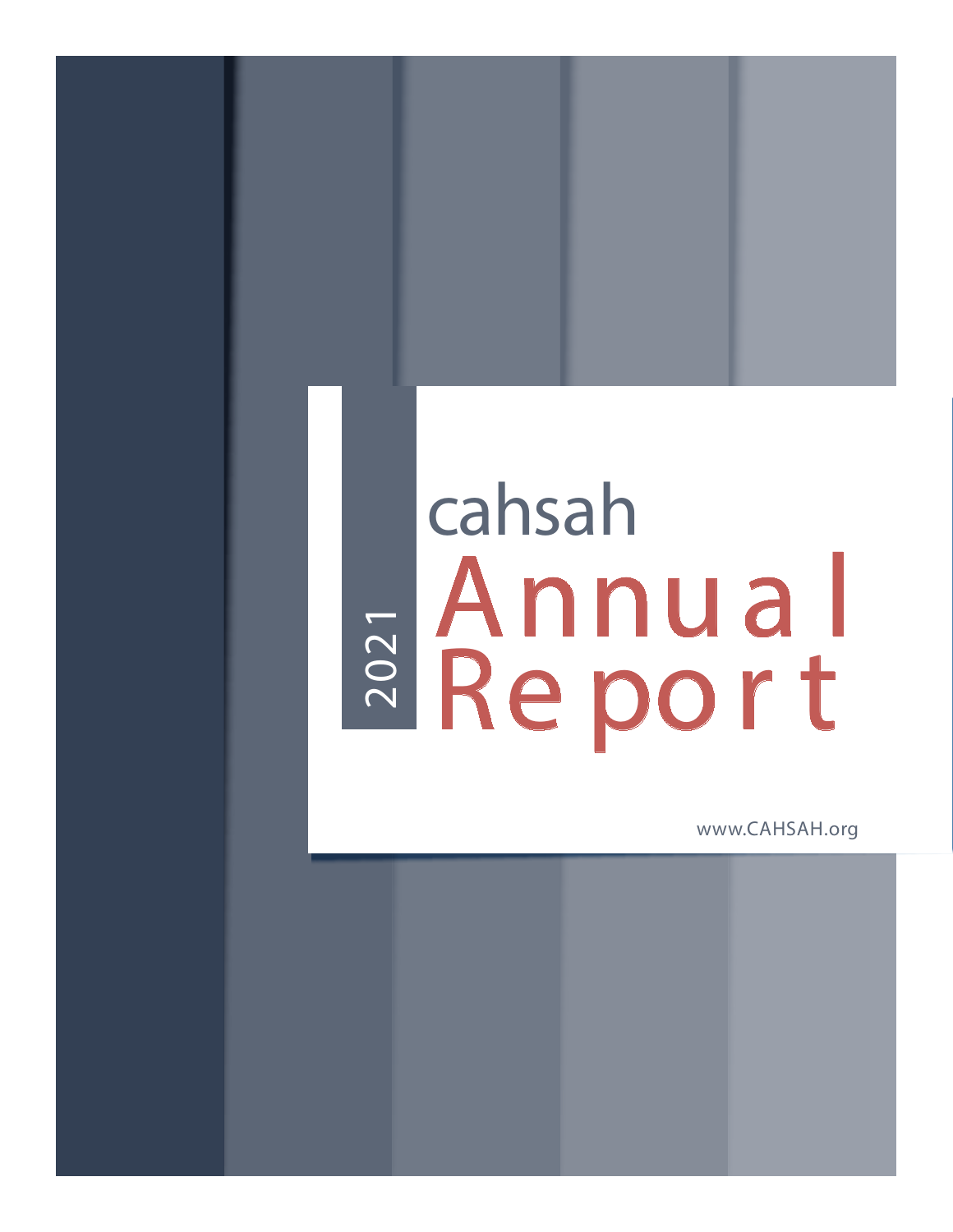# **2021 Annual Report**

We are pleased to report that CAHSAH continued to grow and thrive in 2021 serving the home care and hospice community and advocating, educating and communicating for our<br>industry and support has a support the support the d difficulties and their impact on our personal and professional lives, CAHSAH was able to provide home care and hospice with effective and strong advocacy in the State Capitol and difficulties and their impact on our person on Capitol Hill in Washington and to enhance our industry's standing in our state's health care marketplace and the greater health care community. we were once again able to provide home care and hospice with extensive and hospice and hospice and hospice and this powerful message far and wide and works diligently every waking hour industry and our members as we move beyond the devastating pandemic that has so profoundly impacting our lives and our businesses over the past two-years. Despite these

CASHAH's voice continues to be heard and well-respected by those in the regulatory, legislative and policy arena as we set our sights on serving the needs of our member agencies, patients and clients. Serving as the voice of California's home health, home care aide, and hospice community is what CAHSAH is all about and our members, new and continuing, know that we are always there to give voice to their concerns and fight for what's best for our businesses, patients, clients and their families. Advocating, educating and communicating for home care and hospice has been the hallmark of CAHSAH for over half a century and that effort continued in 2021.

Our collective commitment to educate, advocate, and communicate for the home care and hospice community remains steadfast and continued through the darkest days of the pandemic and to this very day. As you all well know, when it comes to care provided by highly trained and dedicated professionals in the comfort, safety, security, and familiarity of people's homes – CAHSAH is and ALWAYS has been there for you representing your interests as the singular voice of home care and hospice throughout the health care continuum across our beautiful Golden State.

We know well how the health care services provided in the home leads to better care and better outcomes. This is accomplished with a much lower price than institutional care, is preferred by patients, clients and their families, makes good economic sense, and clearly has a place in virtually all stages of health care. And this is especially true given our state and nation's experience with COVID-19 as it raced through institutional and congregate health care settings. Throughout 2021 and beyond, CAHSAH has doubled-down on its and half its experience with COVID-19 as it faced through institutional and congregate neath care settings. Throughout 2021 and beyond, CAHSAH has doubled-down on its<br>commitment to communicating this powerful message far a Our collective commitment to educate, advocate, and communicate for the commitment to communicating this powerful message far and wide and works diligently every waking hour to share that message with legislators, policy makers, the media and<br>ethere throughout our atate and aux wanderful, arou others throughout our state and our wonderful, proud and strong nation.

So, as we place the pandemic in our rearview mirror, please take a moment to review the following snapshots of CAHSAH's activities in 2021in the areas of Education, Communication, Membership and Advocacy. These are obviously challenging times for all of us, but please take comfort in knowing that CAHSAH's hard working leadership team, its committed members and its dedicated staff continue to persevere and work collaboratively day-in and day-out to provide our members with what they need to move forward and  $\frac{1}{2}$  safety, and familiarity of people's homes  $\frac{1}{2}$  homes  $\frac{1}{2}$  homes  $\frac{1}{2}$  and  $\frac{1}{2}$  and  $\frac{1}{2}$  and  $\frac{1}{2}$  and  $\frac{1}{2}$  and  $\frac{1}{2}$  and  $\frac{1}{2}$  and  $\frac{1}{2}$  and  $\frac{1}{2}$  and  $\frac{1}{2}$  a thrive.

Your CAHSAH Team is exceedingly grateful for your confidence, your membership, your involvement, and for your continuing support of CAHSAH as we work together to shape the future of home care and hospice in our state and in our nation!

 $\kappa$ espectruity, Respectfully,

Dr. Lucy Andrews **Dean Chalios**<br>CAHSAH Board Chair **DR. CAHSAH Pre**s

 $\mathbf{D}_{\text{c}}$  between  $\mathbf{D}_{\text{c}}$  and  $\mathbf{D}_{\text{c}}$  and  $\mathbf{D}_{\text{c}}$  and  $\mathbf{D}_{\text{c}}$  and  $\mathbf{D}_{\text{c}}$  and  $\mathbf{D}_{\text{c}}$  and  $\mathbf{D}_{\text{c}}$  and  $\mathbf{D}_{\text{c}}$  and  $\mathbf{D}_{\text{c}}$  and  $\mathbf{D}_{\text{c}}$  and  $\mathbf{D}_{\text{c}}$  and  $\sum_{i=1}^{n}$ CAHSAH President & CEO

of proposed state bills, including hundredsrelated to health care and

directly impacting home health, home care aide and hospice services.



**ADVOCACY**

CAHSAH advocates met with sta and legislators,testified before passed through the Legislature and was signed by the Governor. **Legislative committees** including that including the Conduction committees. legislative proposals during the first year of the 2021-2022 legislative session. • CAHSAH advocates met with staff and legislators, testified before legislative committees, and conducted grassroots outreach on numerous  $\mathsf{S}$  soon. The requirements of our industry  $\mathsf{S}$  with  $\mathsf{S}$  with  $\mathsf{S}$  and  $\mathsf{S}$ 

CAHSAH staff and leaders maintain close working relationships and are in constant contact with state policy makers and officials charged with regulating our industry. CAHSAH staff and leaders meet regularly with the Department of Public Health on home health and hospice issues and the Department of Social Services on home care aide agency issues. More often than not, the topic of these interactions was the pandemic, its impact Department of Boolar Bervices of Herns care also agency fiscuse. There ences that here, the to-file is music musician music music particularly hospice is increased in particularly hospic. The impaction of the correct pract issues and Department of Social Services on home care aide services on home care aide aide aide aide aide aide on home care, home health, and hospice and how our state government leaders and policy makers can help us make our way through the<br>nandomie and hovend

In 2021, CAHSAH identified, read, reviewed and analyzed thousands of proposed state bills, including hundreds related to health care and scores

ADVOCACY · Last year, CAHSAH worked on hundreds of bills impacting our industry. Many of these measures dealt with the state's robust response to the pandemic, as well as other more routine bills impacting how California regulates businesses and how those and other initiatives impact how we provide care to our patients and clients.

> • In 2021, CAHSAH joined with our national partners and other state home care associations in advocating on a wide-range of federal issues including our national government's response to the pandemic and the impacts of those laws, rules, and regulations on the provision of home care, home health, and hospice services.

> > The 2019 CAHSAH Annual Conference & Expo oered 3 keynote

endless networking and social opportunities for its over 300

to  $\mathcal{A}_B$  from the  $\mathcal{A}_B$  from the "ABC test" from the "ABC test" from the "ABC test" from the "ABC test" from the "ABC test" from the "ABC test" from the "ABC test" from the "ABC test" from the "ABC test" from the

• CAHSAH provides a myriad of cutting edge educational opportunities presented by top-notch industry experts.

 $\mathcal{L}_\text{c}$  and  $\mathcal{L}_\text{c}$  and  $\mathcal{L}_\text{c}$  and  $\mathcal{L}_\text{c}$  and  $\mathcal{L}_\text{c}$  and  $\mathcal{L}_\text{c}$  and  $\mathcal{L}_\text{c}$ 

- CAHSAH maintains a dynamic learning environment in the areas of home health, home care aide services, and hospice.
- In 2021, CAHSAH offered several different virtual workshops on a wi range of home health, home care aide and hospice topics CAHSAH's online bookstore continues to oer all the resources • In 2021, CAHSAH offered several different virtual workshops on a wide-range of home health, home care aide and hospice topics.<br>
- Our home care and hospice Manager Certificate Programs were presented in person by our National Board for Home Care & Hospice Certification (NBHHC).
- National Board for Home Care & Hospice Certication (NBHHC). Regular webinars on several important home health, home care • Regular webinars on several important home health, home care aide and hospice topics were offered throughout the year.
- The 2021 Virtual CAHSAH Annual Conference & Expo offered 3 keynote addresses, a myriad of breakout sessions, many virtual Expo vendor booths and opportunities for networking and social opportunities for its attendees.
- CAHSAH's online bookstore continues to offer all the resources necessary to help agencies thrive and prosper.

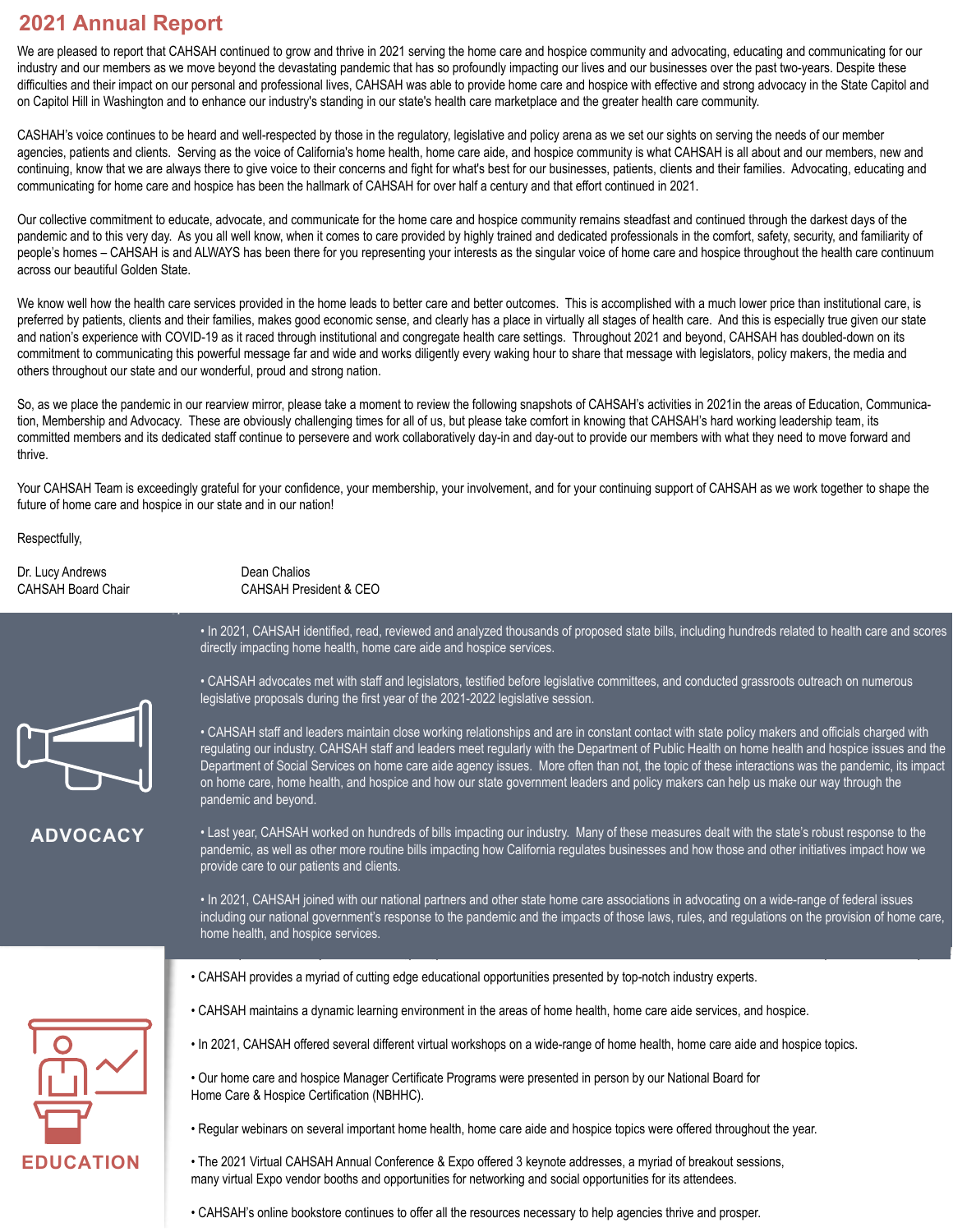

## **COMMUNICATION**

• Throughout 2021, CAHSAH emailed to its members regular Weekly News Updates and a monthly Bulletin covering a wide-range spanning the spectrum of home nealth, nome care are and hospice<br>wide-rais space account to the spectrum of home health consideration on the pandemic, our government's response, and how it all impacted our industry.<br>. of topics spanning the spectrum of home health, home care aide and hospice news including up-to-the-minute information<br>
states the minute of the spectrum of home health, home care aide and hospice news including up-to-the-

• E-Alerts and Action Alerts keeping CAHSAH members informed on innumerable state and federal legislative, regulatory, pandemic related, and other issues of interest to the home care and hospice industry were also sent throughout the year.

• CAHSAH maintains a robust Listserv allowing members to communicate, seek advice, share information, and assist their clients and patients.

• CAHSAH's vibrant website provided members throughout 2021 with access to critical information on the pandemic and other issues and offers a simple way for the general public to learn about our industry and locate and connect with CAHSAH member agencies.

• CAHSAH continues to be universally recognized as THE expert on home health, home care aide and hospice issues by policy makers, print and electronic media outlets, and others and regularly works with these entities to "make the case" for CAHSAH members and their agencies.



### **EMBERSHIP**

In 2021, CAHSAH retained the overwhelming majority of its members and aggressively recruited new members despite a home care industry pattern of mergers and acquisitions, agency closures, and a very challenging business and regulatory environment.

• We continued throughout 2021 with a robust and aggressive membership recruitment and retention sales strategy with goals and metrics for each throughout the weeks and months of the year.

Member outreach and engagement was enhanced in 2021 by a reinvigor recruitment and retention efforts. revamped and reinvigorated CAHSAH Membership Committee • Member outreach and engagement was enhanced in 2021 by a reinvigorated CAHSAH Membership Committee and newly designed

 $2019.00$  was the second vertex of our new and improved membership of our new and improved membership of  $\frac{1}{2}$ CAHSAH CUTTURES to upgrade its research capabilities and que difigence dedicated and innovative leadership and staff to increase our membership. mining data and other information that is utilized by our • CAHSAH continues to upgrade its research capabilities and due diligence in mining data and other information that is utilized by our<br>dedicated and innovative leadership and staff to increase our membership.

### BOARD OF DIRECTORS AND THE RESEARCH CAHSAH STAFF

 $D<sub>1</sub>$ . Lucy Andrews, Onan At Your Service Home Care Dr. Lucy Andrews, Chair

Elaine Flores, Chair-Elect Etaine Hores, Orian Elect<br>Medical Home Care Professionals, Inc.

Julie Lehmann, Secretary Home Health Care Management, Inc.

Sheila Baker Ambassadors Providing Amazing Care

Steve Davidson Accredited Home Care, an Aveanna Company

Jiacle Dulle Around The Clock Care Stacie Dollar

Romelia Garcia Romena Garcia<br>Sutter Care at Home  $\sum_{n=1}^{\infty}$ HomeCare Professionals, Inc. Andy Howard

Sum Jumpur<br>D Premier Healthcare Services Jerin Johnson

Susan Mitchell-Mattera **Casan Michell Mattera**<br>Kaiser Foundation Hospitals Home Health

Lauren Reynolds At Home Nursing Care Inc.  $\mathcal{L}$   $\mathcal{L}$   $\mathcal{L}$   $\mathcal{L}$   $\mathcal{L}$   $\mathcal{L}$   $\mathcal{L}$   $\mathcal{L}$   $\mathcal{L}$   $\mathcal{L}$   $\mathcal{L}$   $\mathcal{L}$   $\mathcal{L}$   $\mathcal{L}$   $\mathcal{L}$   $\mathcal{L}$   $\mathcal{L}$   $\mathcal{L}$   $\mathcal{L}$   $\mathcal{L}$   $\mathcal{L}$   $\mathcal{L}$   $\mathcal{L}$   $\mathcal{L}$   $\mathcal{$ 

Brittnei Salerno La Jolla Nurses Home Care

Terri Simpson-Tucker Sutter Care at Home

Rod Windley Premier Healthcare Services and Aveanna Company

Dean Chalios President& CEO · President & CEO, Dean Chalios

·

Kristine Fitzpatrick  $\cdot$  Chief Financial Officer, Kristine Fitzpatrick

- Michele Lander Director of Operations · Director of Operations, Michele Lander
- · Education Registrar/Assistant, Monica Chapman
- .<br>Monica Chapmann Chapmann (1993) · Legislative Specialist, Mary Adorno